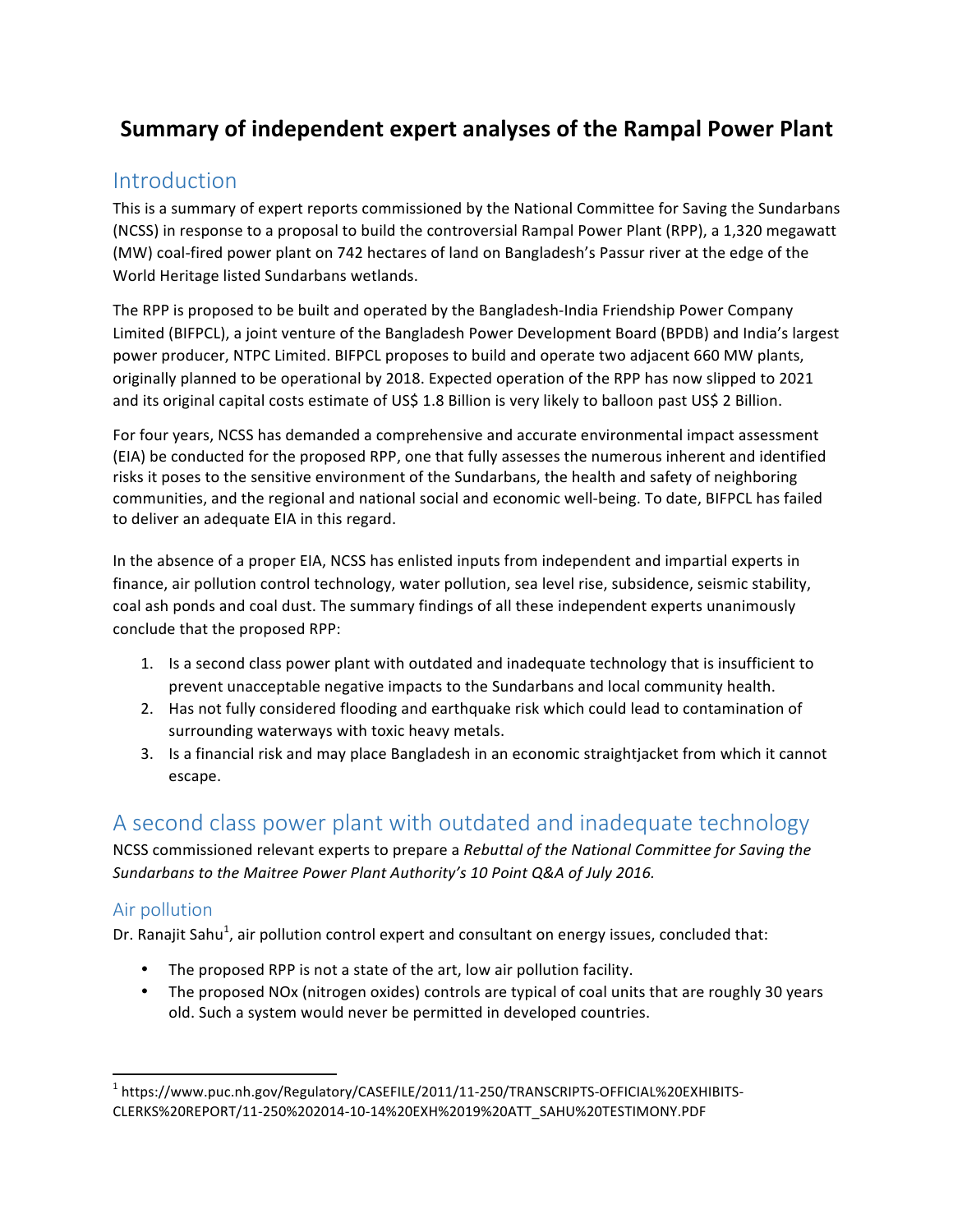- The proposed controls for sulfur dioxide is not fully explained or substantiated in tender documents or in the EIA.
- The proposed RPP will use inadequate technology for particulate matter (PM) and mercury removal. Mercury from the RPP will accumulate in the aquatic food chain of fish and crustaceans of the Sundarbans. In the United States, required mercury removal technologies are increasing the carbon content of coal ash, making it far less marketable. Dr Sahu speculates as to whether BIFPCL may be loath to add effective mercury control technology at RPP as this would make its generated coal ash less marketable.

### Water pollution

Donna Lisenby<sup>2</sup>, coal-fired power plant water pollution expert at Waterkeeper Alliance, concluded that:

- The RPP is not a state of the art, zero water discharge facility.
- Despite being required by coal power plants in India, the RPP will not use recycled or reclaimed water and will instead pump water from the Passur river for coal dust suppression, plant cooling, flue gas scrubber waste removal, and ash disposal.
- The RPP will add water to coal ash, creating a toxic wet coal ash slurry. 422 cubic meters of wet coal ash will be pumped into the plant's ash pond each day.<sup>1</sup> The coal ash pond is likely to eventually leak or spill due to earthquake and flood risks, contaminating the Sundarbans with arsenic, cadmium, hexavalent chromium, lead, mercury, thallium, and uranium.<sup>"</sup>.
- 26 kilometers from the Bay of Bengal to the RPP site must be dredged, removing over 34 million cubic meters of river bottom that provides habitat for fish, crustaceans, and dolphins. Every year of the RPP's operations, maintenance dredging would be required to maintain access, removing 1.8 million cubic meters of river bottom each year.
- The required dredging of the Passur river, and the dumping of dredge spoil in the river and sea, may increase the turbidity of water, reduce fish catches, change fish habitats, migration, feeding, spawning and diversity..<sup>iii</sup>

### Coal dust

Prof. Deb Niemeier<sup>3</sup>, Professor & Chair at Davis Department of Civil and Environmental Engineering, University of California, USA, concluded that:

- The proposed RPP is not a state of the art, low coal dust facility.
- Roughly between 2.0 to 3.8 tons of fugitive coal dust will escape into the air and water each year at the RPP. $iv$
- The proposed RPP water-only sprinkler system has been shown to be relatively ineffective at controlling dust.<sup>vi</sup> Coal dust escapes from stockpiles even with more stringent pollution control technologies, including chemical surfactants, which are not required at the RPP.<sup>vii</sup>
- Dust control wastewater from the RPP, if discharged into the Passur river, could result in significant biological impacts. "<sup>iii</sup> Coal dust that reaches water deposits or washes into water can have adverse physical effects on exposed aquatic organisms including abrasion, smothering, reduction in availability of light and clogging of respiratory and feeding organs.<sup>ix</sup> Studies have

<sup>&</sup>lt;sup>2</sup> http://waterkeeper.org/staff-member/donna-lisenby/

<sup>&</sup>lt;sup>3</sup> http://www.davishydro.com/Hydro/Team/Deb/Summer\_08\_CVFull.pdf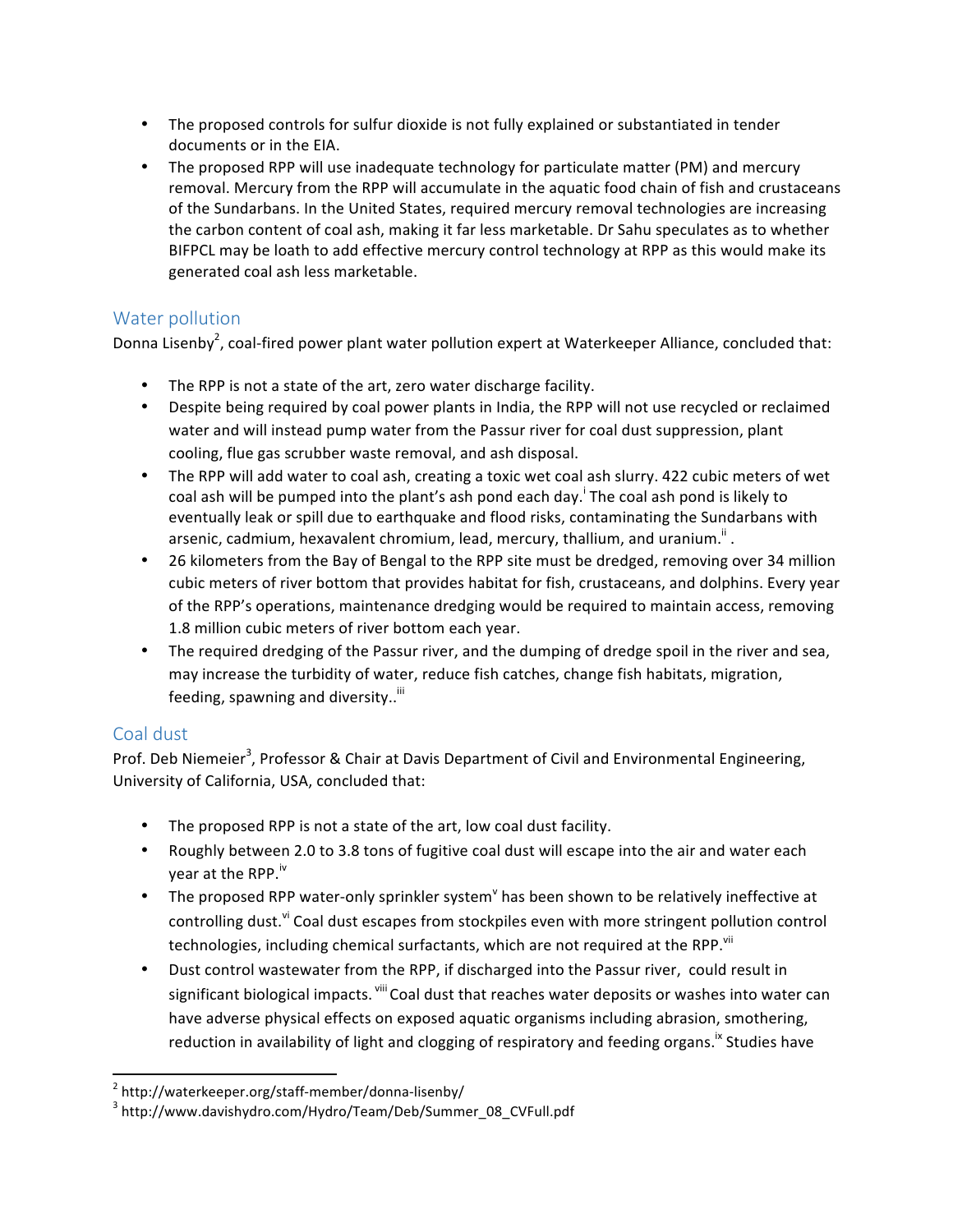shown that the young of some species of fish exposed to coal dust experienced 100% mortality after only 0.5 to 2.5 hours of exposure<sup>x</sup> and are at risk of cancer and mutations,<sup>xi</sup> reduced growth rates, and reproductive failure.<sup>xii</sup>

- Coal dust has been documented in soil over 20 kilometers from the nearest coal stockpile, where it contaminated soils with arsenic up to five time higher than background levels, xili increases soil acidity and heavy metal concentrations, decreases plant diversity,<sup>xiv</sup> depletes soil nutrients, damages forests and farm crops, affects the diversity of ecosystems,<sup>xv</sup> and increases acidity and changes nutrient balances in waterways. <sup>xvi</sup>
- Fine particles of coal dust (PM10 and PM2.5) are directly linked to health problems, including premature death, heart attacks, asthma<sup>xvii</sup> and health effects including skin damage, circulatory system problems, and increased risk of developing cancer. <sup>xviii</sup>

## Coal ash disposal

Charles H. Norris Ph.D<sup>4</sup>, a professional geologist with over 40 years of professional experience in geology, hydrogeology and management in the applied and theoretical geosciences, concluded that:

- A coal fired power station such as the RPP is inherently a bad idea in the proposed setting as the potential for environmental damage is substantial. Indeed, it would be difficult to identify a location less appropriate for such a facility.
- Despite an acknowledgement in the documents reviewed that the RPP site is seasonally flood prone and only one meter above sea level, there is a gaping lack of quantitative design specifications or characterization of the site in the RPP documents.
- Minimizing environmental contamination requires that fly ash be contained and kept dry but that the proposed RPP ash management consists of either lagooning (adding water as part of its management) or uncontained distribution across very large areas. Coal ash will react with water to form leachate, potentially including cadmium, lead, arsenic, mercury, radium, uranium and other toxic pollutants, and if it is not contained, environmental contamination will occur.
- Contamination will be inevitable as even though the ash will be contained within the dyke, the RPP site is inappropriate as it is minimally above sea level and the area is subject to typhoondriven storm surges, tsunamis, and seasonal flooding that will become worse due to climate change and rising sea levels.
- While the project materials reviewed acknowledge potential earth quakes up to 7.0 on the Richter scale<sup>5</sup>, a recent study<sup>xix</sup> projects that seismic events as high as 9.0 may occur in the region. Such seismic activity can directly impact the containment structures and liquefy the sediments of the delta on which the structure is built, indirectly producing containment failure.

<u> 1989 - Johann Stein, markin film yn y breninn y breninn y breninn y breninn y breninn y breninn y breninn y b</u>

 $4 \text{ http://www.geo-hydro.com/norris-pf.htm}$ <br>  $5 \text{ The Richter scale is a log scale of wave amplitude and a power scale of energy released. Each Richter unit increase}$ represents a 10-fold increase in shake amplitude and a 31.6-fold increase in seismic energy. Thus, a 9-unit earthquake represents the shake amplitude 100 times that of a 7-uni earthquake and 1000 times the energy released.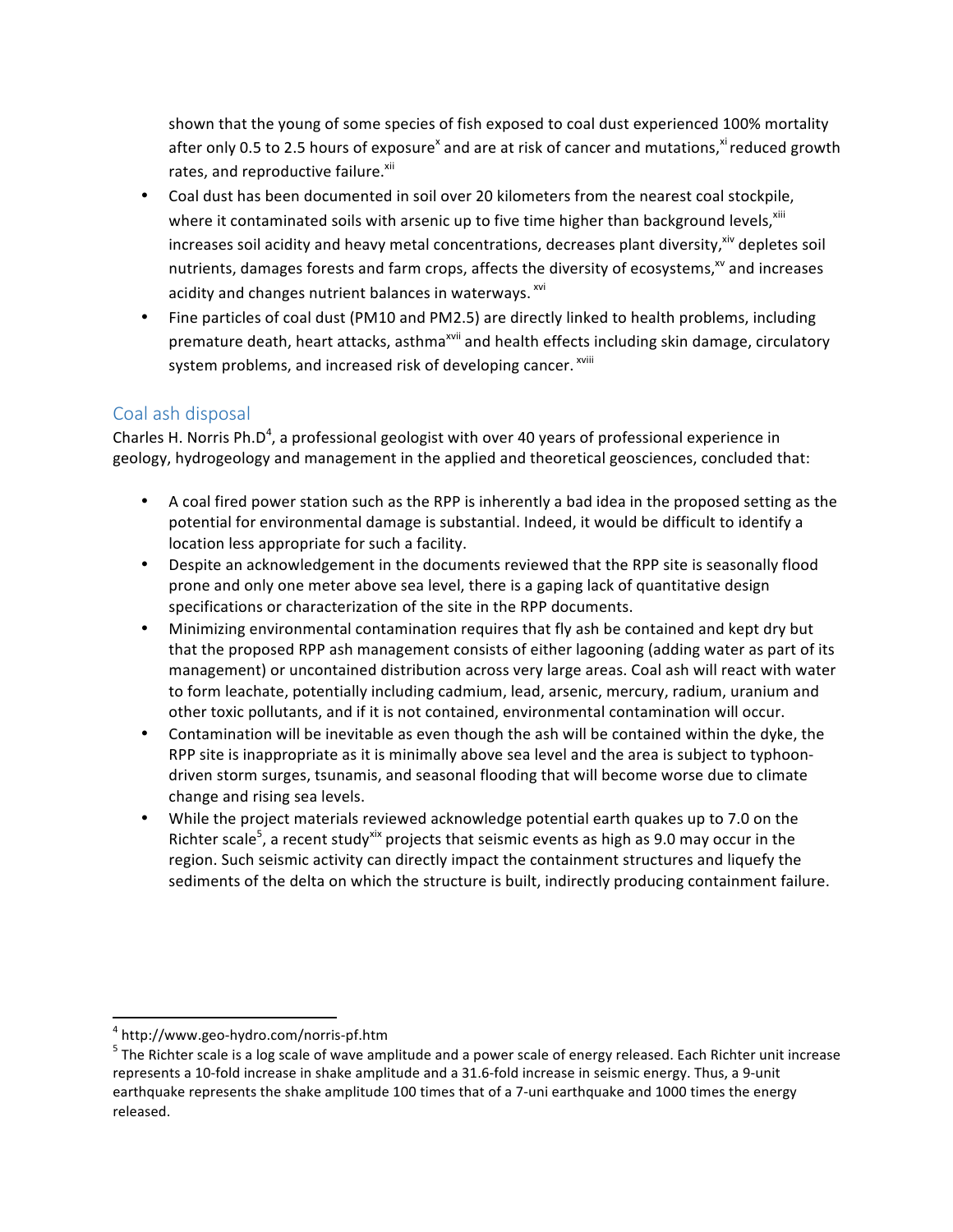#### Storm surge and earthquake risks

- Klaus H. Jacob, Ph.D. Special Research Scientist and Adjunct Professor Lamont-Doherty Earth Observatory Columbia University.<sup>6</sup>

Dr. Jacob undertook a comprehensive analysis of the RPP in respect to available data on global climate change, sea level rise, coastal storms and natural hazards including earthquakes, seiches<sup>7</sup>, land subsidence, and river avulsion<sup>8</sup> specific to the location of the RPP. His findings include:

- The poorly planned RPP is exposed to very high-risks of coastal storm floods and seasonal river floods, accelerated by climate change and sea level rise. As the current design height of the RPP Coal Ash Pond Dam is 5.6m above Mean Sea Level (MSL), he estimates that with predicted sea level rise due to global warming and under certain weather and tide conditions, a probable storm tide may be generated of up to 7.4m MSL that would inundate the entire RPP by over 2 meters and almost certainly result in the Coal Ash Pond Dams being flooded leading to contamination of the Passur River below the RPP.
- There are under-assessed risks of giant earthquakes, regional and local ground motion amplification and resonances, and river avulsions, which may have serious negative consequences. These risks have either not been taken into account at all, or have only received scant attention in the EIA, initial designs specs, cost-benefit analyses, or for the provision of reliable and sustainable electricity generation.
- In order to make the RPP plant safe at its proposed location and over its lifetime (including decommissioning), it may not be possible for it to produce electricity at a cost affordable to customers. Renewable energy options need to be explored for the site, which could generate up to 360 MW and would pose far less of a risk.

#### Financial risk

IEEFA, 2016. Risky and over subsidized: A financial analysis of the Rampal Power Plant

The highly respected Institute for Energy Economics and Financial Analysis (IEEFA)<sup>9</sup> provided a financial analysis of the proposed RPP, concluding that the project has outdated ultra-supercritical technology and is heavily subsidised by the Indian and Bangladeshi governments. There are a number of risks to taxpayers and electricity customers as well as to project backers in India, including the Indian government. IEEFA suspects that the project is being promoted as a means to sell Indian coal to Bangladesh and as a way to skirt Indian policy against building a coal plant so near the Sundarbans.

IEFFA identifies 10 financial flaws of the RPP.

1. The RPP will increase Bangladesh electricity prices by 32% due to the tariff levels needed to recover the revenue requirements of the RPP. Without subsidies the plant's generation costs are 62% higher than the current average cost of electricity production in Bangladesh.

<u> 1989 - Johann Stein, markin film yn y breninn y breninn y breninn y breninn y breninn y breninn y breninn y b</u>

<sup>6</sup> http://www.ldeo.columbia.edu/user/jacob

 $<sup>7</sup>$  A seiche is the sloshing of fluids in a constrained basin. Large earthquakes generate considerable ground motions,</sup> especially in the thick sediment-filled Ganges-Brahmaputra Basin, and hence can produce strong seiches, with the potential to damage or destroy embankments, levees, berms, and tanks holding fluids, or any other water or fluid containment structures.

<sup>&</sup>lt;sup>8</sup> Avulsion is the rapid abandonment of a river channel and the formation of a new river channel.<br><sup>9</sup> www.ieefa.org.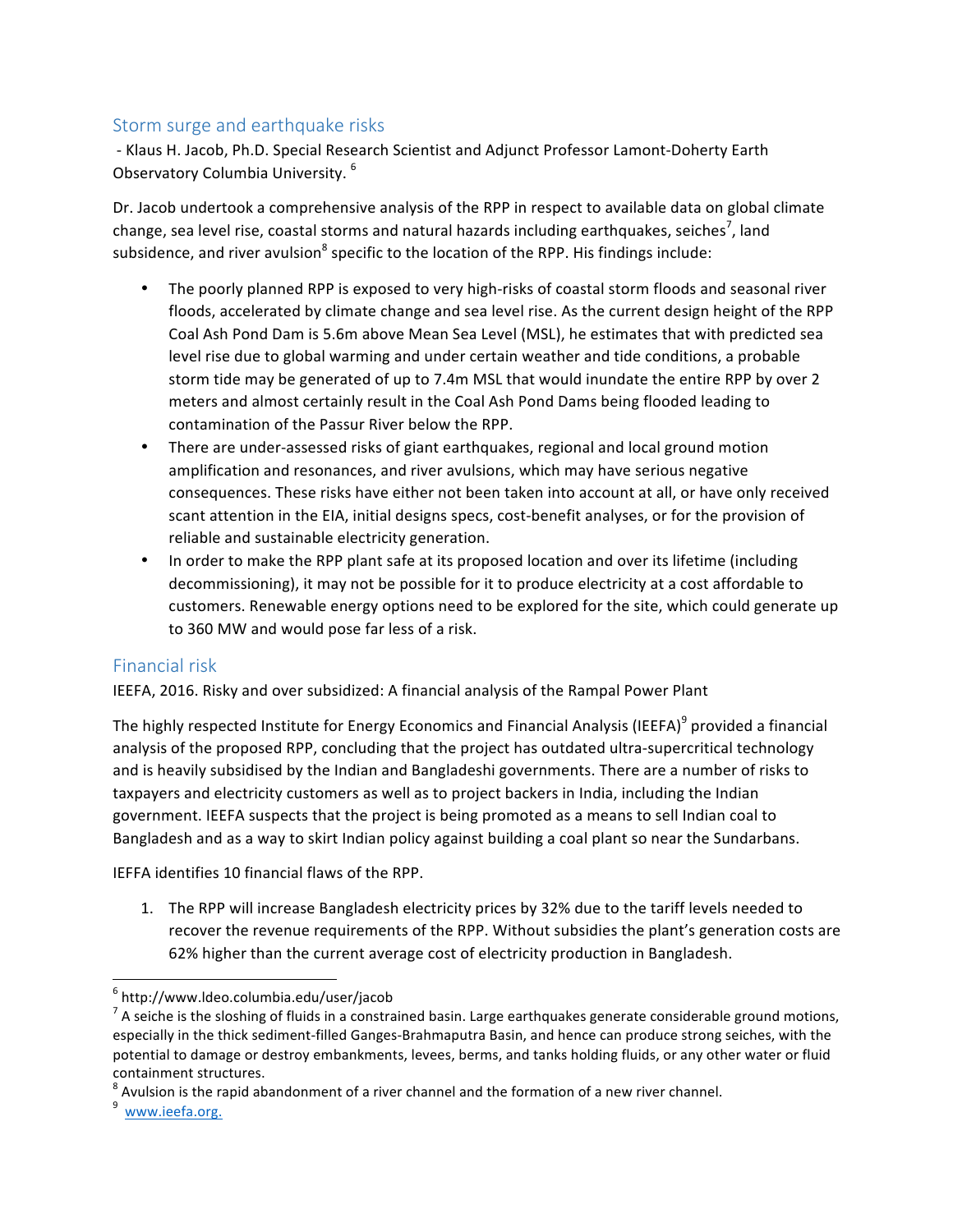- 2. The true cost of the RPP is being hidden by subsidies worth more than US\$3 billion; (1) The Bangladesh government 15-year income tax exemption - US\$936m; (2) A below-market-rate loan by Indian EXIM Bank - US\$988m; and (3) Bangladesh granting of an effective annual US\$26m subsidy by conducting maintenance dredging to assure coal delivery to the plant.
- 3. Delays will further increase capital cost beyond those previously disclosed, and will place additional upward pressure on tariffs.
- 4. The RPP faces major community opposition posing a significant threat to the timely completion of the construction and uninterrupted operation of the plant.
- 5. There is no guarantee that the RPP will achieve the assumed 80%-85% plant load factor. The average plant load factor (PLF) for coal-fired power plants in China dropped below 50% in 2015, and has been below 60% since 2013. In the U.S., the average coal power plant operates at 55% PLF, and in India, the average coal-fired power plant operated at an estimated 58% in 2015-16. There is nothing in the RPP to suggest it will buck these trends, as a result—if built—would be a candidate for stranded-asset status.
- 6. The RPP reliance on imported coal will expose consumers to global coal market risks. Global coal prices currently are near multi-year lows and are expected to remain low for the foreseeable future, but any major unforeseen increase in global coal prices and/or the exchange rate would have a major impact on required tariffs. It is more than possible that cost of coal use will increase as the world adopts more stringent carbon policies. RPP customers would bear the brunt of such increases.
- 7. The proposed RPP is in the "Wind Risk Zone" and within the path of storm surges representing a significant financial risk, since the plant would be extremely vulnerable to storm surges and, therefore, to outages and damage.
- 8. The absence of a clear management plan for accidents and emergencies is of note, posing a risk to plant operations.
- 9. As the project would constitute a large chunk of India EXIM Bank's loan book, it would put the EXIM Bank's international fund-raising capacity at risk, and the coal aspect of the project would create refinance risk.
- 10. The Bangladesh electricity system is already losing nearly US\$1 Billion per year, an unsustainable situation the RPP will probably only make worse. The Bangladesh government, in the event of the further budget deficits, may no longer fully support electricity-system losses.

IEEFA observed that Bangladesh has one of the most successful distributed solar rooftop programs in the world, already powering 10% of the country's households, and that the government of Bangladesh is pursuing grid-connected solar power generation of 1.7GW of solar capacity by 2021 and 6GW by 2030. IEEFA suggests that Bangladesh has a potential to generate 380TWh electricity a year through solar photo voltaic (PV) installations and believes that utility solar should be the focus of policy makers. Although land availability in Bangladesh is a constraint, just 0.15% of Bangladesh land would be required, for even an ambitious goal of 10GW of utility solar by 2025.

Rooftop solar can bring electricity immediately to the one-third of Bangladeshis who have no access to the centralized grid, and avoid the massive water usage, pollution, and waste-ash disposal problems of coal thermal power generation. Solar energy:

- does not create air and particulate pollution and the associated health costs,
- allows speed of implementation, taking less than a day rather than a decade to commission;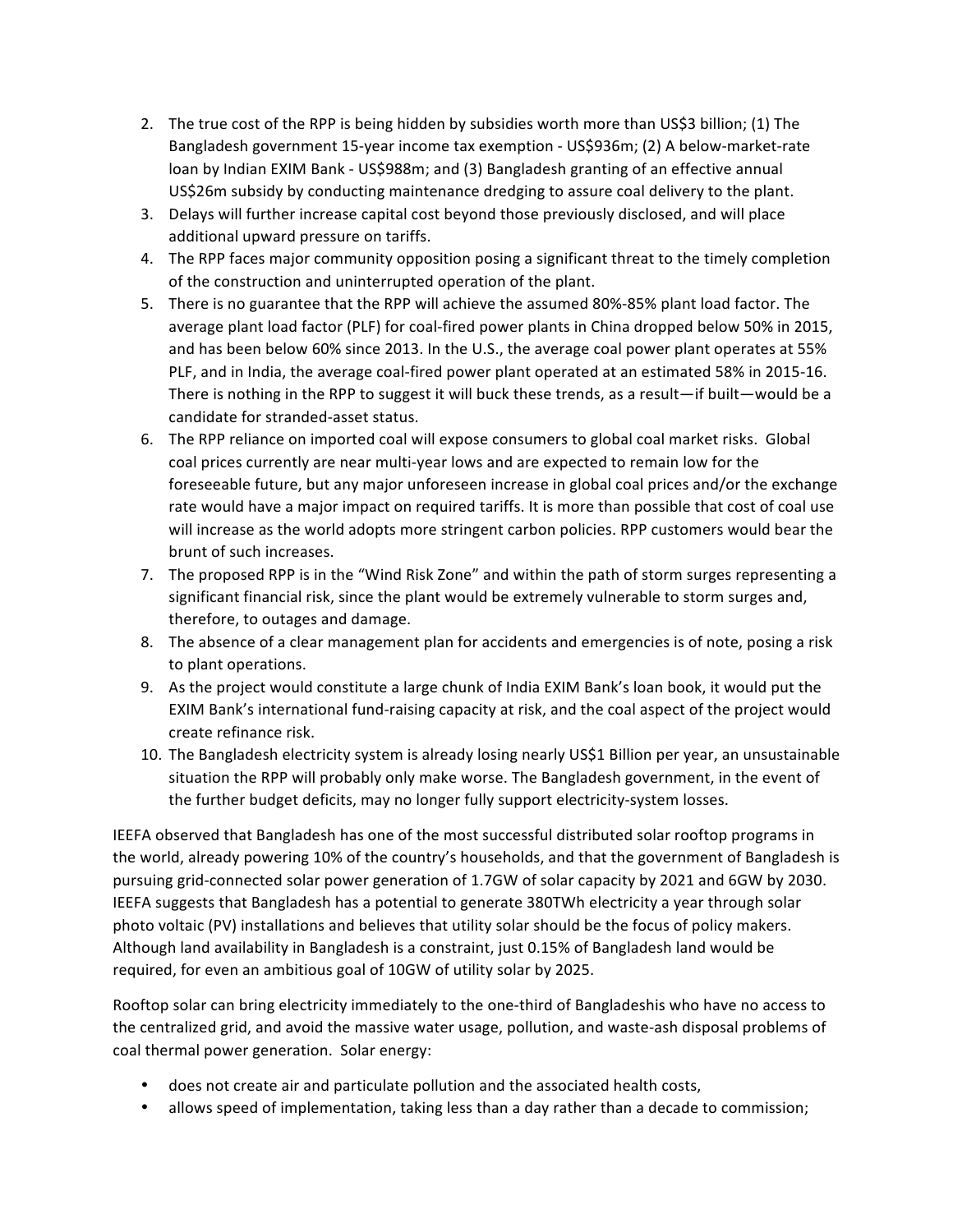- can tap into global financial capital flows designated to facilitate emerging-market low-carbon emissions investment;
- has almost zero operational costs once built;
- avoids land acquisition and resettlement issues; and
- can be scaled up rapidly in commercial and industrial sectors.

IEEFA noted that solar programs in Bangladesh would attract expanded financial support from the Asian Development Bank, new debt capital support from the Asian Infrastructure and Infrastructure Bank (AIIB) and/or the New Development (BRICS) Bank and from the rapidly developing global green bond market. It would also likely attract equity capital investments from the World Bank's newly established Climate Investment Fund's Clean Technology Fund, the Green Climate Fund, as well as global electricity corporations like Softbank and SkyPower of Canada.

IEEFA concludes that the proposed RPP is fraught with unacceptable risk, out of step with the times, and would set Bangladesh back and should be cancelled. IEEFA suggests that Bangladesh should leverage on India's experience to quickly bring down cost of grid connected utility scale solar power to be a lower cost solution than imported coal.

#### **Conclusion**

The overwhelming conclusion drawn from these experts is that the proposed RPP be cancelled.

Consequently, and based on these expert assessments, NCSS is issuing the following statement:

"We call on our respected Prime Minister to stop government statements of pure propaganda, read the independent analyses of these experts and to stop the sheer economic and environmental folly of the Rampal coal plant. We urge our Prime Minister to listen to the combined democratic voices of experts and the people of Bangladesh and thereby cancel the Rampal coal plant."

<u> 1989 - Johann Stein, markin film yn y breninn y breninn y breninn y breninn y breninn y breninn y breninn y b</u>

(1983), http://www.cdc.gov/niosh/nioshtic-2/10002927.html ("Laboratory tests were made showing charged spray

 $\overline{I}$  Maitree EIA vol. 1 (2013) at page 110, available at:

http://www.bpdb.gov.bd/bpdb/index.php?option=com\_content&view=article&id=299 .<br>
"See IFC guidelines for thermal power plants, Table 5, page 18.<br>
"" EIA pages 271-274.

<sup>&</sup>lt;sup>iv</sup> See Dr. Niemeier's formal statement for NCSS with appendix of calculations of coal dust emissions.<br><sup>v</sup> BIFPCL, *Tender Document, B4- Fuel and Ash Systems* (2015),

http://www.bpdb.gov.bd/download/bangladeshIndiaFriendship/TenderDocument/FTS%20Section-V/B4-Fuel-and-Ash-Systems-Specification.pdf.<br>
<sup>vi</sup> See, e.g., J. McCoy et al., *Evaluation of charged water sprays for dust control*, U.S. Bureau of Mines Pittsburgh

is considerably more effective at reducing dust on a unit water basis than hydraulic spray.").<br>Vii SK Nicol & JB Smitham, *Coal Stockpile Dust Control*, International Coal Engineering Conference (1990),

https://search.informit.com.au/documentSummary;dn=832334232851298;res=IELENG.<br>
<sup>Viii</sup> Phyllis Fox, Ph.D., PE Consulting Engineer, *Environmental, Health And Safety Impacts Of The Proposed Oakland Bulk And Oversized Terminal* (September 21, 2015), http://nocoalinoakland.info/wp-content/uploads/2016/02/05- Earthjustice-Exh-B-Phyllis-Fox-Report-9-21-2015.pdf.<br><sup>ix</sup> Michael J. Ahrens and Donald J. Morrisey, *Biological Effects of Unburnt Coal in the Marine Environment*,

Oceanography and Marine Biology: An Annual Review, v. 43 (2005),

https://www.researchgate.net/publication/236876904\_Biological\_Effects\_of\_Unburnt\_Coal\_in\_the\_Marine\_Envir onment.